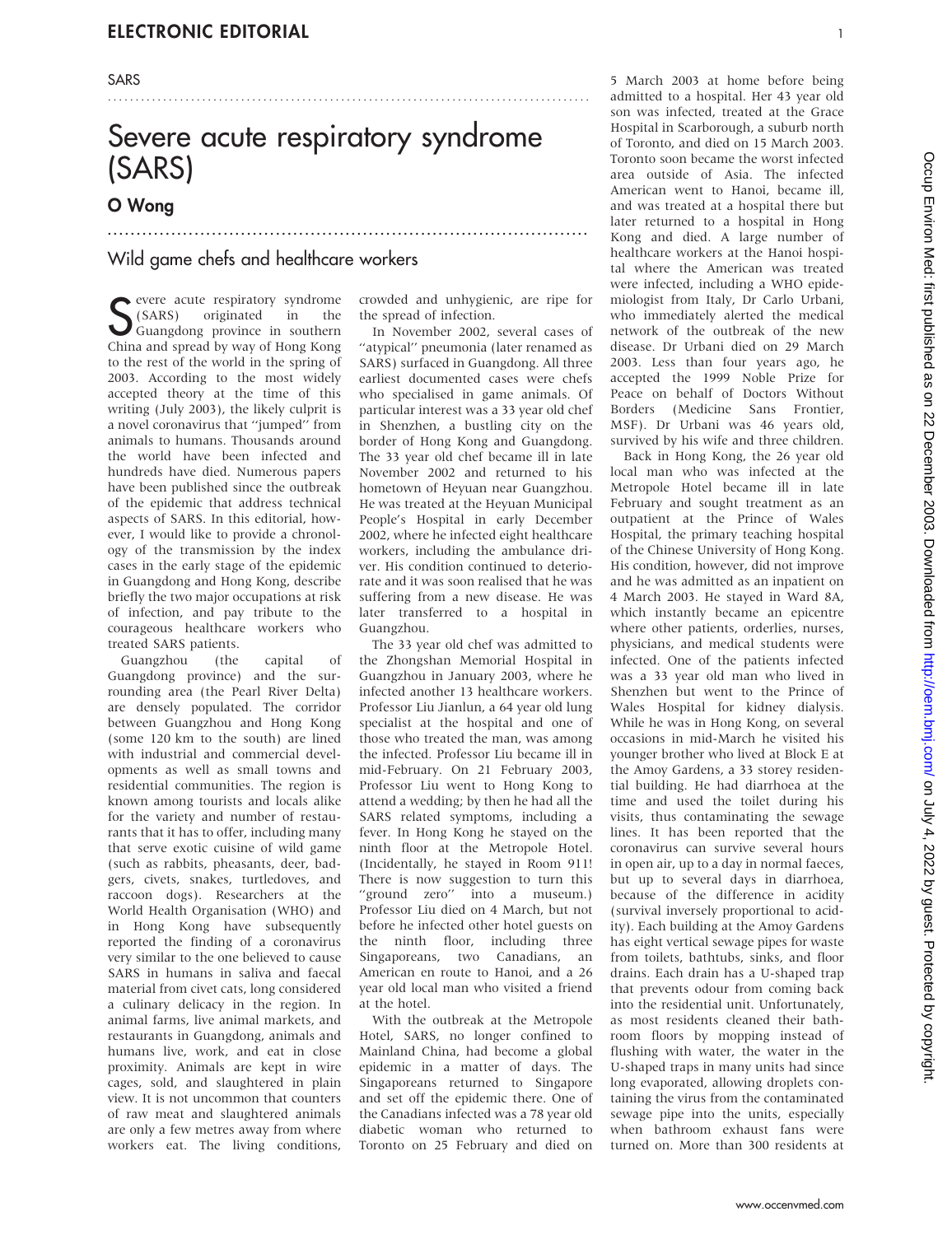the Amoy Gardens were infected and 42 died. By late March, the entire city of Hong Kong was under siege and lives in the city were turned upside down. My lectures at the Chinese University of Hong Kong scheduled for early April were cancelled and soon thereafter the entire school system in the city was shut down.

Meanwhile a 72 year old man from Beijing was in Hong Kong in early March and visited a relative at the Prince of Wales Hospital. He became infected and returned to Beijing on Air China Flight 112 on 15 March 2003. He in turn infected several passengers and two flight attendants on the same flight. The 72 year old man was treated at three different hospitals in Beijing and set off one of the worst epidemics in the nation's capital. The two infected flight attendants returned to Inner Mongolia and started the spread of the disease there. Shortly after the outbreak at the hotel in Hong Kong, SARS cases were reported from towns and cities all over China. Thus, within three months after the three wild game chefs in Guangdong became infected, a global epidemic was in full swing.

That the three earliest reported SARS cases were all wild game chefs was no coincidence. WHO was quoted by a major newspaper in Hong Kong (The Standard) on 9 May 2003 as having estimated that among the 900-plus SARS patients in Guangdong, approximately 5% had come into contact with game animals, an exceptional high proportion when compared with the corresponding figure of only 1% among typical pneumonia patients. Obviously, occupations that come into close contact with game animals (breeders, rearers, sellers, slaughterers, butchers, and chefs) are at risk of SARS infection. Indeed, even long before the SARS epidemic outbreak in China, it is known that butchers, abattoir workers, and meat wrappers all over the world are exposed to a variety of animal viruses. Meat processing workers are in constant contact with animals, their internal organs, tissues, and body fluids. The zoonotic oncogenic viruses that meat processing workers are exposed to include bovine leukaemia virus, avian leukosis and sarcoma viruses, and reticuloendotheliosis viruses that are known to cause leukaemia and lymphoma in cattle, chickens, and turkeys. Experiments have shown that bovine leukaemia virus and reticuloendotheliosis viruses can infect human cells in vitro, and avian leukosis and sarcoma viruses can infect and transform human cells in vitro.1 2 Epidemiological studies have reported increased risks of lymphohaematopoietic cancers among meat

processing workers, including leukaemia, Hodgkin's disease, and lymphoma.3 4 Similarly, studies have reported increased risks of multiple myeloma associated with exposure to farm animals: cattle, horses, hogs, sheep, and goats.<sup>5</sup>

Some good has come out of the SARS epidemic: it focused attention on the long neglected occupational and public health issue of processing wild game in southern China. There is some indication that the government is considering regulations banning or severely curtailing the sale of wild animals. However, given that eating wild game is part of the Chinese culture (at least in southern China), people will not likely give up the tradition. An alternative strategy is to modernise animal farms and to closely monitor the slaughtering and selling of game animals. Additionally, worker education programmes with emphasis on safe work practice and personal protection are needed to reduce the risk of infection among wild game processing workers in Guangdong.

The other major occupation at risk of infection is healthcare workers who treat SARS patients. According to official statistics, some 22% of SARS patients in Hong Kong were healthcare workers.6 The number elsewhere was even higher: 41% in Singapore<sup>7</sup> and 34% in Guangdong.<sup>8</sup> Healthcare providers worldwide, especially in a hospital setting, are exposed to a variety of biological, chemical, and physical hazards. Even long before SARS, infectious diseases such as hepatitis, AIDS, and tuberculosis are the most serious and life threatening occupational hazards for healthcare workers. Chemical and physical hazards include ethylene oxide, formaldehyde, chemotherapeutic agents, and radiation. Healthcare workers are also at high risk of trauma and stress.

In the early days of the SARS epidemic when little was known about the new disease, some procedures used to treat patients, such as the use of nebulisers and endotracheal intubations, actually promoted the spread of the virus.<sup>7</sup> <sup>9</sup> The high infection rate among healthcare workers in the early days of the outbreak can be explained by the deceptive clinical presentation of the new disease and the understandably inadequate precaution and lack of vigilance among healthcare workers. In some locations, the high infection rates among healthcare workers necessitated their isolation and quarantine. The adverse psychological impact of forced isolation, the risk of contracting the disease themselves, and the terrible fear of infecting their families among healthcare workers have often been overlooked. The conflict and choice between their dual roles as healthcare providers and spouses/parents, feeling altruism and professional responsibility on one hand and fear and guilt about potentially exposing their families to infection on the other hand were simply too much to bear for many healthcare workers.<sup>10</sup> To protest their forced isolation, several employees at a hospital in Taipei, Taiwan, attempted suicide by jumping out of a window. Close to 50 employees refused to return to work at the hospital, including three who left the island. At the peak of the epidemic in Taiwan in May, 124 healthcare workers at a hospital in Kaohsiung (southern Taiwan) handed in their resignations, many at the demand of their families. The overwhelming majority of healthcare workers, however, risked their own lives to care for SARS patients, and some ultimately succumbed to the disease.

The first fatal casualty among healthcare workers in Hong Kong was a 38 year old male nurse named Lau Wing-Kai at the Tuen Mun Hospital. Mr Lau became ill on 3 April and died on 26 April. He was survived by his wife (also a nurse) and a 1 year old son. Dr Tse Yuen-Man, a colleague of Lau at the same hospital, also came down with SARS around the same time. It was believed that both Lau and Tse contracted the disease while trying to resuscitate a SARS patient. Dr Tse, a medical graduate of the Chinese University of Hong Kong in 1992, joined the Tuen Mun Hospital in 1993 after completing her internship. When the SARS epidemic hit Hong Kong, Dr Tse volunteered to care for SARS patients. She became ill on 3 April and died on 13 May at age 35. Although she was married, her husband (also a physician) died of leukaemia in May 2002. Dr Tse was survived by her parents. Announcing her death, the Hong Kong Hospital Authority Chief Executive Dr William Ho, who was also infected with the virus from visiting hospitals during the epidemic but later recovered, was visibly shaken. He was quoted saying: ''We have lost our second outstanding colleague within such a short period of time. We are all the poorer for this loss.'' The entire city mourned for the deaths of Lau and Tse, who were given a hero's funeral by the government and were the only nongovernment servants buried in the Gallant Garden, a cemetery reserved for government employees who died in the line of duty.

Other equally courageous heath care workers abound in Hong Kong. Befittingly, Time Asia called the healthcare workers at the Prince of Wales